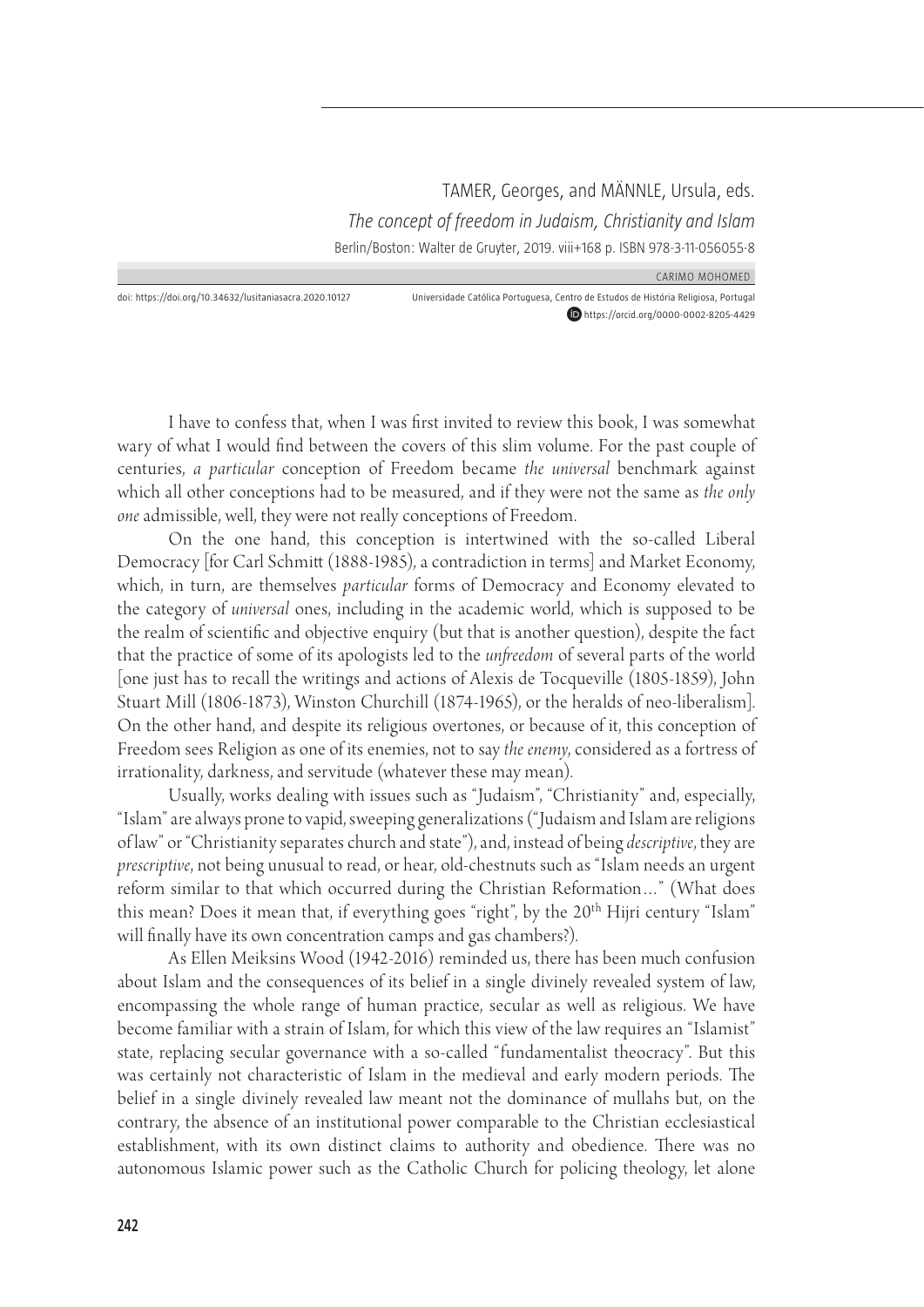laying claim to authority over the whole temporal domain. There were no jurisdictional claims and disputes of the kind that characterized Christianity; and this permitted, among other things, an openness to the idea that truth could be arrived at in various ways – for example, by means of secular philosophy no less than by means of Islamic theology. By the same reasoning, a secular government could be perfectly consistent with Islamic theology – and perhaps without all the tensions engendered by jurisdictional conflicts of Western Christianity. Christian theology did not prevent secular governments from claiming their authority as divinely ordained; and, if anything, the jurisdictional dualism of Christianity could easily accommodate, indeed invite, a doctrine of strict obedience to secular authority imposed on sinful human beings, in the manner of Saint Augustine (354-430) and Martin Luther (1483-1546).

So, when I read the back cover of the book under review, my expectations became high. This volume, the third in the *Key Concepts in Interreligious Discourses* series, but the first to be published, is divided into five parts: a Preface by the editors, three chapters on the concept of Freedom in, respectively, Judaism (pp. 1-44), Christianity (pp. 45-100) and Islam (101-146), and, finally, an Epilogue (pp. 147-158). Its main aim is to investigate the roots of the concept of freedom in Judaism, Christianity and Islam and its relevance for the present time. The idea of freedom in terms of personal freedoms, which include freedom of conscience, freedom of speech and bodily integrity, is a relatively new one and can in some aspects get into conflict with religious convictions. At the same time, freedom as an emancipatory power from outer oppression as well as from inner dependencies is deeply rooted in Judaism, Christianity and Islam. It is still a vital concept in religious and nonreligious communities and movements. The volume presents the concept of freedom in its different aspects as anchored in the traditions of Judaism, Christianity and Islam, and unfolds commonalities and differences between the three monotheistic religions as well as the manifold discourses about freedom within these three traditions. All the chapters have introductory remarks, a conclusion, bibliography, and suggestions for further reading, but my expectations were not met.

The first chapter, by Kenneth Seeskin, is less about Freedom in Judaism than personal reflections about some issues, more or less interlocked with that concept. The chapter is divided into five sections (The Giving of Law; Sabbath Observance; Repentance; Freedom of Thought; and Messianism), and draws heavily on previous works by the author, who is a Professor of Jewish Civilization, and best known for his interpretation and defence of the rationalist tradition in Jewish Philosophy, including such figures as Maimonides (113?-1204), Spinoza (1632-1677), and Hermann Cohen (1842-1918). His published articles dealing with religious themes are wide-ranging including studies on the Book of Job, the meaning of the Holocaust, negative theology, the concept of holiness, and recent studies on the role of reason and of miracles in Jewish philosophy, and the Greek background to Jewish philosophy.

The chapter on Christianity is by Nico Vorster, a Professor in Systematic Theology at the Faculty of Theology, Northwest University (South Africa). His studies focus on theological anthropology and social ethics, and he is interested in Christian anthropology from a Reformed perspective. His research focuses on themes such as human rights, the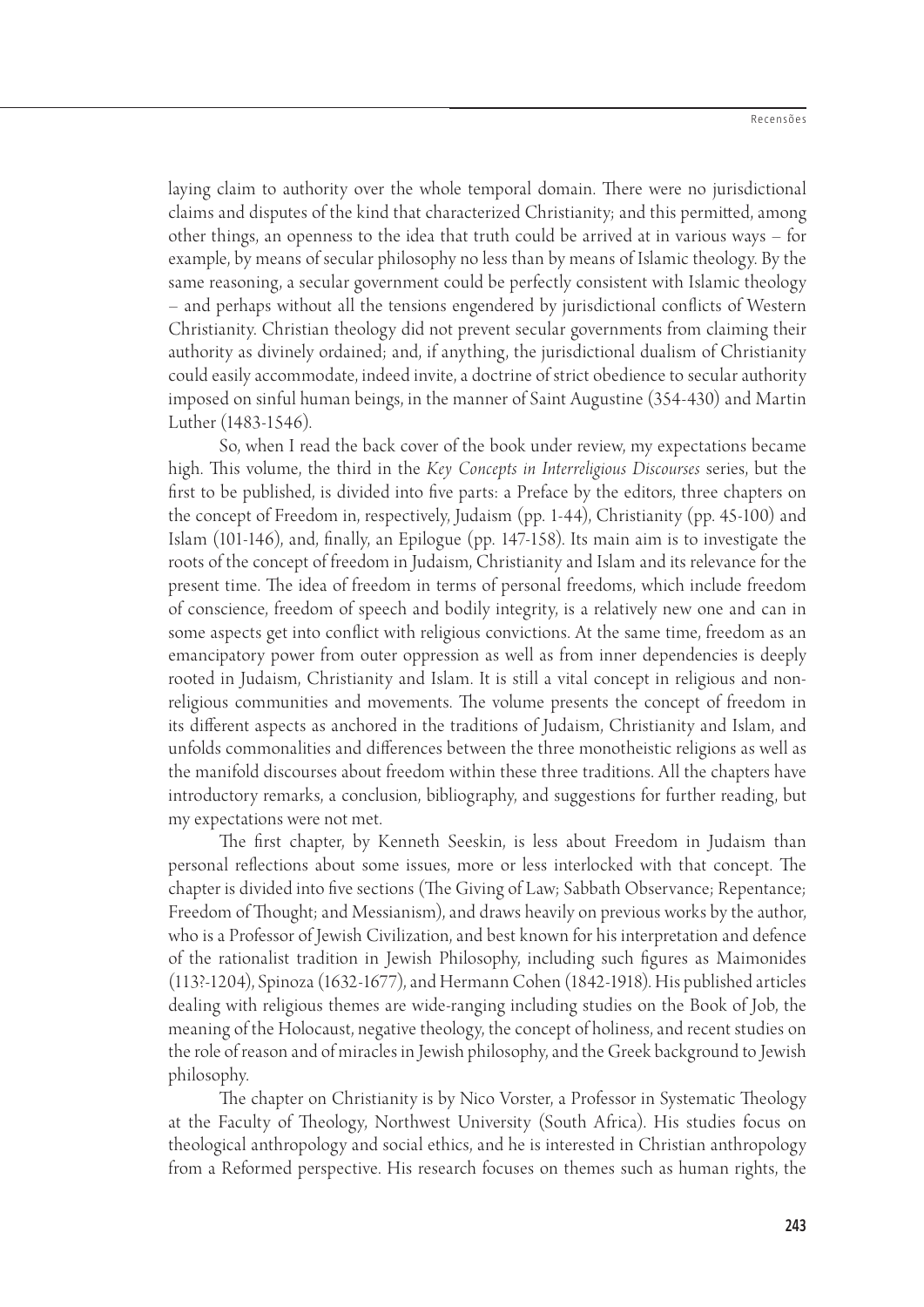relation between church and state, as well as human dignity, freedom and equality, dealing with these issues against the background of the new political dispensation in South Africa and the new challenges that the country faces. The chapter is very well structured and organised, and should have been used as a template for the other two chapters. It was the chapter that I enjoyed the most and it starts with basic Biblical terminology and essential theological and philosophical features. Then, it gives the reader the historical development of the Christian concepts of Freedom, showing us that there are several concepts and not just one. In a fourth sub-chapter, the author refers to the main differences between contemporary Catholic, Protestant and Orthodox approaches to Freedom, and the last two parts of the chapter are about the current use and impact of the concept of Freedom within Christianity, and the practical application and future relevance of the Christian concept of Freedom. There is also a sub-chapter, the fifth, on Christian concepts of Freedom in relation to Judaism and Islam, which felt like an exercise in Christian intellectual imperialism – that comparison is not made by the other two authors and that task should have been the monopoly of the editors of the volume.

The chapter on Islam is by Maha El Kaisy-Friemuth, professor of Islamic Religious Studies at the University of Erlangen-Nuremberg (Germany). The author starts by referring to the perception of Freedom in pre-Islamic Arabic culture and in the Qur'an, and to the concept of Freedom in Islamic theology. A reader not acquainted with Islamic history will not have the faintest idea of what or who the author is talking about, since no dates and no historical contextualisation are given. The next two sub-chapters deal with freedom and individuality among the Muslim philosophers, and the Sufis and their concept of freedom. For this, the only sources that the author uses are ibn Sina [Avicenna (980-1037)] and al-Ghazali (1058-1111): where are ibn Bajja [Avempace (1085-1138)], ibn Tufail (1105-1185), ibn Rushd [Averroes (1126-1198)], the Isma'ili thinkers, Farid ud-din Attar (1145-1221), ibn 'Arabi (1165-1240), Jalal ud-din Rumi (1207-1273),…? And then, as if nothing had happened during seven and a half centuries, the author jumps from al-Ghazali directly to al-Afghani (1838-1897): it seems that no one thought about Freedom in the Ottoman Empire, in Safavid Iran, in Mughal India, in the Malay world, in sub-Saharan Africa… Not even ibn Khaldun (1332-1406) is mentioned.

Considering that there were no references to women in the chapters about Judaism and Christianity, it was odd to read about freedom and the rights of women in Islam, as if there was something particular to Islam in what refers to women, perpetuating old stereotypes (do not Jewish, Christian, and "secular" societies have their own problems with women? One just needs to look at the numbers concerning gender violence, sexual violence, murders, and so on, not to mention the misogynists who are democratically elected as presidents). Parts seven and eight are about freedom of belief and apostasy, and critical free thinking versus blind following. But the worst was still to come. In the ninth sub-chapter, about freedom in the Shi'a thought (if there is a section on Shi'a thought, where is the Sunni counterpart? I have to assume that the author considers Sunni thought as the norm and, so, it does not need a separate section), Maha El Kaisy-Friemuth summarises in one paragraph, less than six lines, a millennium of history and then, to give two examples of contemporary Shi'i thinkers, she refers to the Iranian Mohammad Mojtahed Shabestari (b. 1936) and to